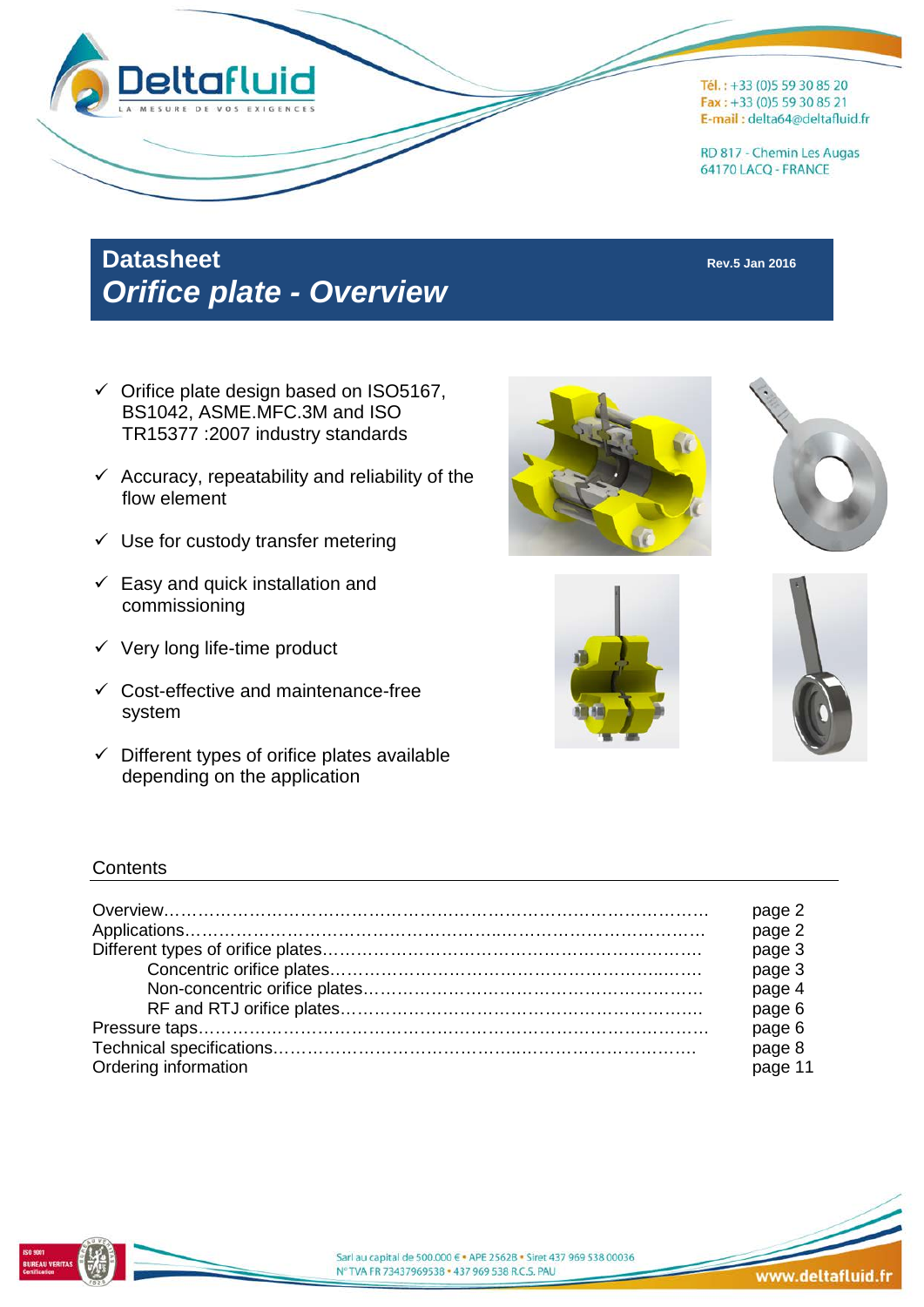## *Overview*

Orifice plates or diaphragms are the most commonly used primary elements for « differential pressure » flow measurement. Introduced in the pipes, they create a flow constriction, increase the fluid velocity and generate a differential pressure between the upstream and downstream of the constriction. Measuring the differential pressure ∆P across the constriction gives the flow rate.

The differential pressure measurement of a fluid flow is the only **standardized measurement** principle (ISO NF 5167). Respecting sizing and installation conditions guarantees precision with regard to the standard requirements.

Orifice plate covers a wide range of applications, fluids and operating conditions. It gives a good level of accuracy at lowest cost and a long life time without specific maintenance and wear out failure. The reference to the standards enables quick and easy installation of the orifice plate on site without any need for calibration.



Deltafluid design office studies, designs and delivers drawings for any different type of orifice plates as well as complete flow and temperature measurement systems. Deltafluid manufacturing and testing facilities allow the delivery of elements with accuracy according the standards.

## *Applications*

|                       |           | Type of fluid |              |                 |                               |                              |  |  |  |  |  |  |
|-----------------------|-----------|---------------|--------------|-----------------|-------------------------------|------------------------------|--|--|--|--|--|--|
|                       | Dry steam | Gas           | Clean liquid | Viscous liquids | Fluid with solid<br>particles | Gas with water<br>condensate |  |  |  |  |  |  |
| Sharp-edge bore       |           |               |              |                 |                               |                              |  |  |  |  |  |  |
| Conical entrance bore |           |               |              |                 |                               |                              |  |  |  |  |  |  |
| Quadrant edged bore   |           |               |              |                 |                               |                              |  |  |  |  |  |  |
| Eccentric bore        |           |               |              |                 |                               |                              |  |  |  |  |  |  |
| Segmental bore        |           |               |              |                 |                               |                              |  |  |  |  |  |  |
| Multi orifice         |           |               |              |                 |                               |                              |  |  |  |  |  |  |

Industries :

- Oil & Gas
- Chemical & Petrochemical
- **Power**
- **Nuclear**
- Food & Beverage
- Paper
- Iron & Steel
- **Water**
- Flue gas



The list of industries in which differential pressure flow products are applicable isn't exhaustive. Devices such as orifice plates are suitable for any kind of fluid whatever is the application.

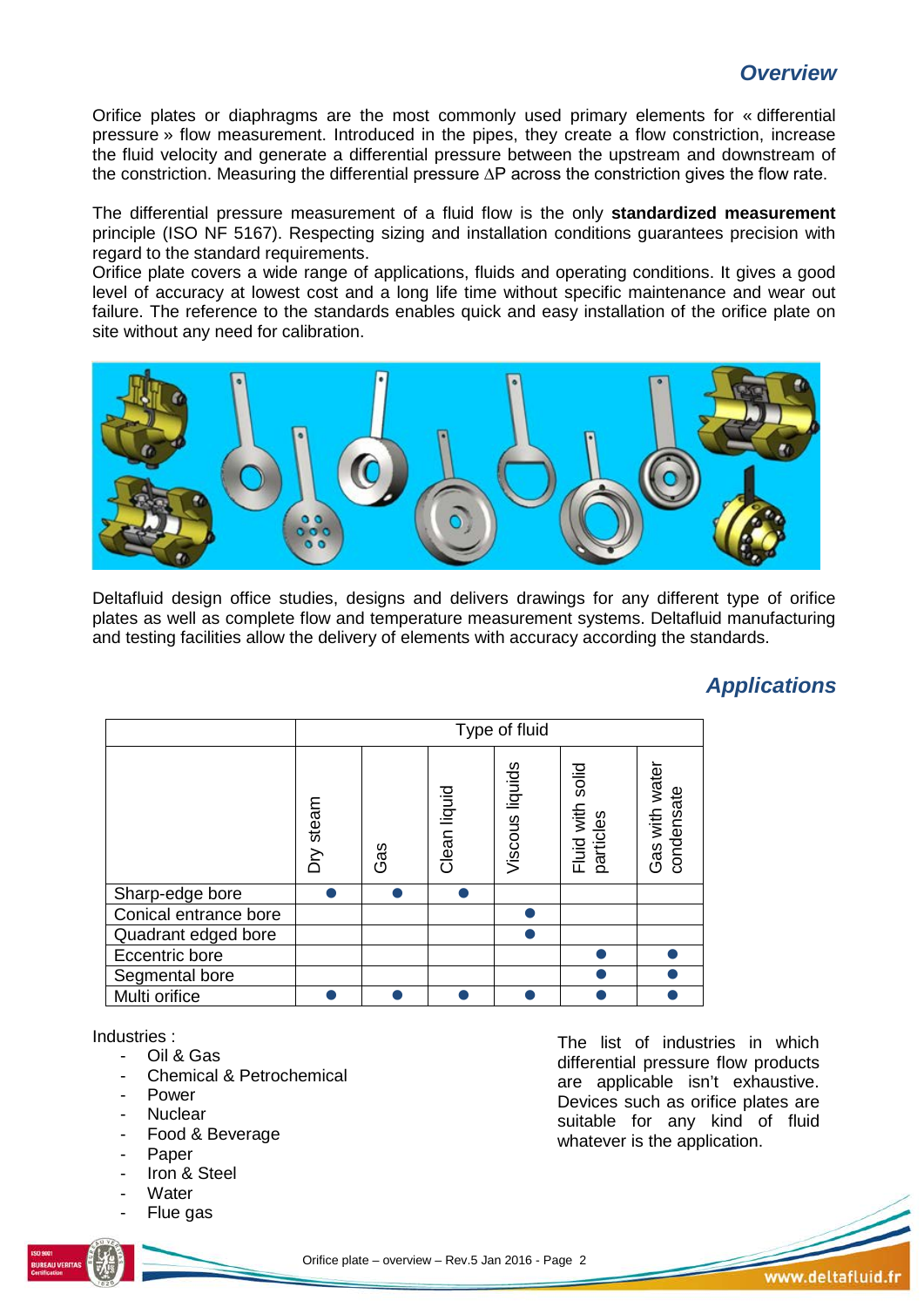# *Different types of orifice plates*

#### **Concentric orifice plates**

Concentric orifice plates represent the majority of plates used in all orifice-based devices. The orifice bore is positioned in the exact center of the plate.

#### **Sharp-edge orifice plates**



*The sharp-edge orifice plate is the most widely used for flow measurement thanks to its accuracy, easy installation and maintenance.*

#### Conception : Upstream edge of the orifice bore shall be square (sharp edge, r<0,0004 d) and angle of bevel  $45^\circ \pm 15^\circ$  on downstream side if necessary Type of fluid : Low viscosity and clean liquid, gas or dry steam (monophasic fluids) Reynolds number not less than 5.000 (turbulent regime) Characteristics : Simple, flexible, accurate, economic, easy installation and maintenance if necessary Tapping point configurations :

Flange, corner or radius taps



SHARPE EDGE

## **Conical entry orifice plates**

#### Conception :

45° conical inlet section and parallel exit section

#### Type of fluid :

Very low Reynolds Number from 25 : high viscosity and/or low velocity clean fluids; lowdensity fluids

#### Characteristics :

Measurement accuracy down to very low Reynolds Number.

Tapping point configuration :

Corner taps



Ф

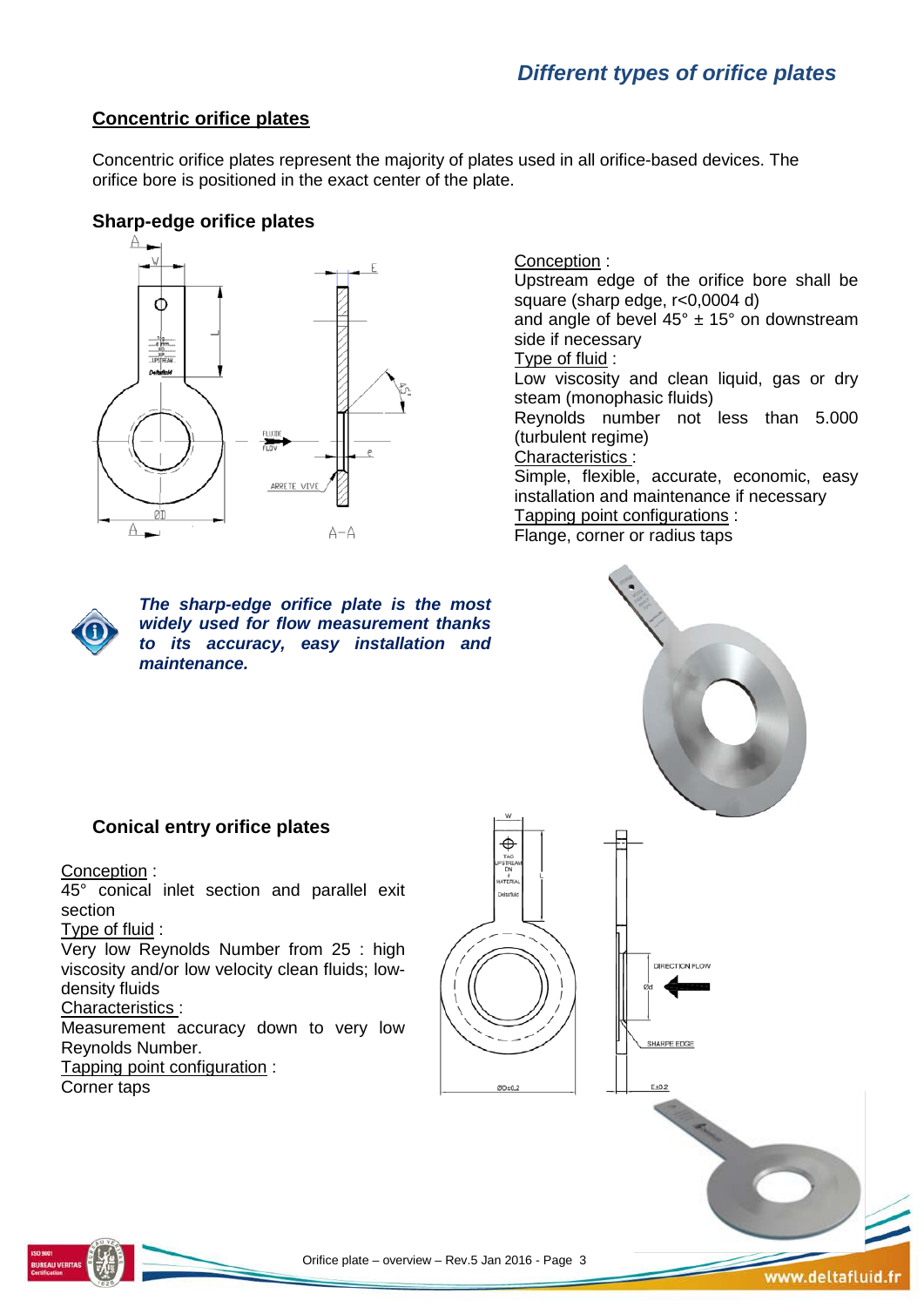## **Quarter circle orifice plates**



#### Conception :

Upstream edge of the orifice is a quarter of a circle (in form of a radius)

angle of bevel 45° on downstream side Type of fluid :

Low Reynolds Number from 250 ; clean and viscous fluids and/or at low velocity; lowdensity fluids

#### Characteristics :

Measurement accuracy down to low Reynolds Numbers higher than those of the conical entry orifice plate.

Tapping point configurations :

Flange taps recommended Corner and radius taps possible

DN<40, corner taps required



## **Non-concentric orifice plates**

A concentric orifice plate is unsuitable for dirty fluids and two-phase flows as solid particles or water condensates could sediment in front of the plate causing deterioration in accuracy and possible blockage. Non-concentric orifice plates are designed so that such operating conditions are avoided and solids or condensation can pass through the bore.

## **Eccentric orifice plates**

#### Conception :

Circular eccentric orifice : the center of the orifice is not on the axis of the pipe ; the most eccentric side of the orifice is flush with the inside wall of the pipe Type of fluid :

Liquids containing solid particles or vapors likely to deposit water condensates

Orifice flush with the inside wall of the pipe so that particles or condensation can pass through freely Charateristics :

Eccentric bore top flush or bottom flush depending on the nature of the fluid

Tapping point configuration :

Flange taps recommended





www.deltafluid.fr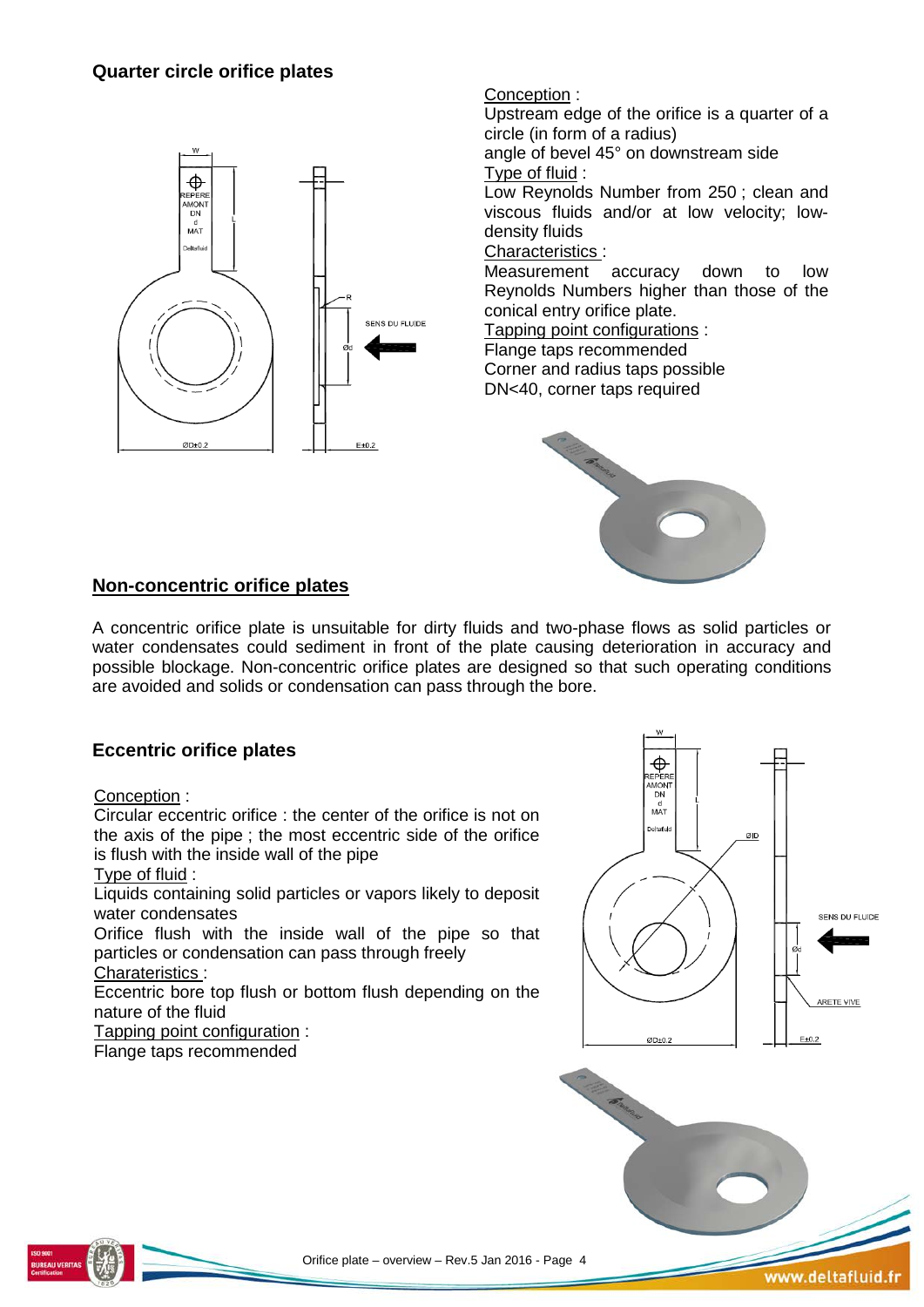## **Segmental orifice plates**



### Conception :

Orifice has the shape of the segment of a circle of approximately the same diameter as the internal pipe ; curved edge of the orifice flush with the inside wall of the pipe

#### Type of fluid :

Liquids containing solid particles or vapors likely to deposit water condensates

## Characteristics :

Eccentric bore top flush (avoid sedimentation of gases or vapors) or bottom flush (solid particles or condensates) depending on the nature of the fluid Tapping point configuration :

Flange taps recommended



## **Multiholes orifice plates**

This multihole orifice plate doesn't refer to any standard, design based on experience. It combines a flow conditioner with an orifice plate.

Conception :

Placed in a symetrical way in regard to the center of the plate.

Type of fluid :

Gas, liquid and steam applications

Charateristics :

Used when available straight lengths are short

Requires only a length of 2D from a flow disturbance for upstream and downstream straight pipes

Tapping point configuration : Flange or radius taps





Orifice plate – overview – Rev.5 Jan 2016 - Page 5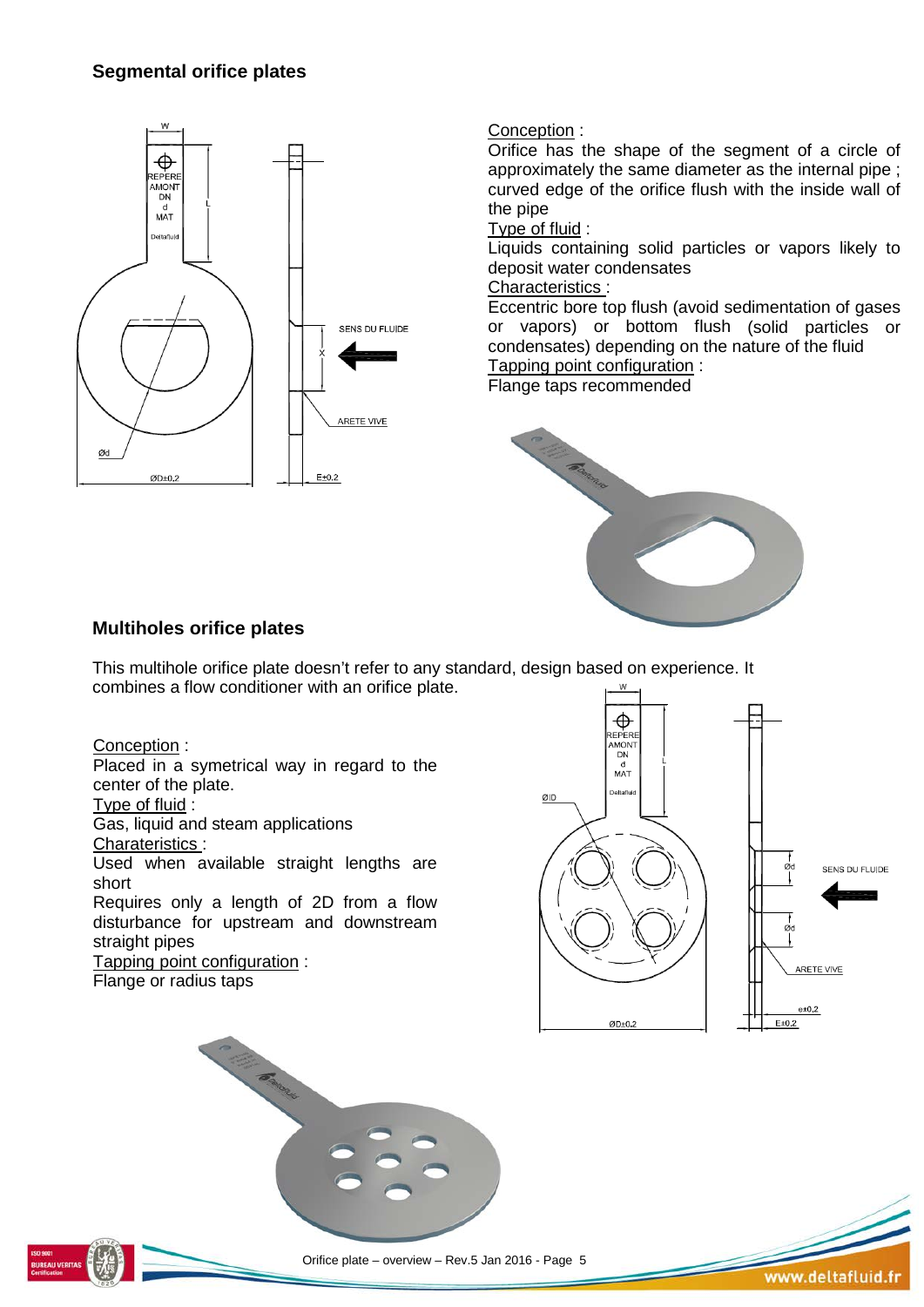## **RF and RTJ orifice plates types**

The above mentionned orifice plates are RF type (raised face). Flat or spiral wound gaskets are needed to seal the flange assembly.

The RTJ (ring tongue joint) assembly is a metallic sealing system. The RTJ orifice plate is specifically designed to fit between RTJ flanges to prevent leakage of fluid. Female groove type or male type are available depending on the flange. The orifice flange can be machined from one piece or it can also be screwed to an RTJ plate holder; in this way, the RTJ holder material is softer than the flange's so that it can improve sealing.

The RTJ orifice plate is suitable for a high pressure and high temperature fluid.



#### *Pressure taps*

#### **Flange taps**

The taps are located in the flanges. The high pressure tap is 25,4 mm (1 inch) upstream of the inlet face and the low pressure tap is the same distance downstream of the outlet face of the orifice plate.



*(25,4 ± 1) mm for β > 0,6 and 150 mm ≤ D ≤ 1 000 mm*

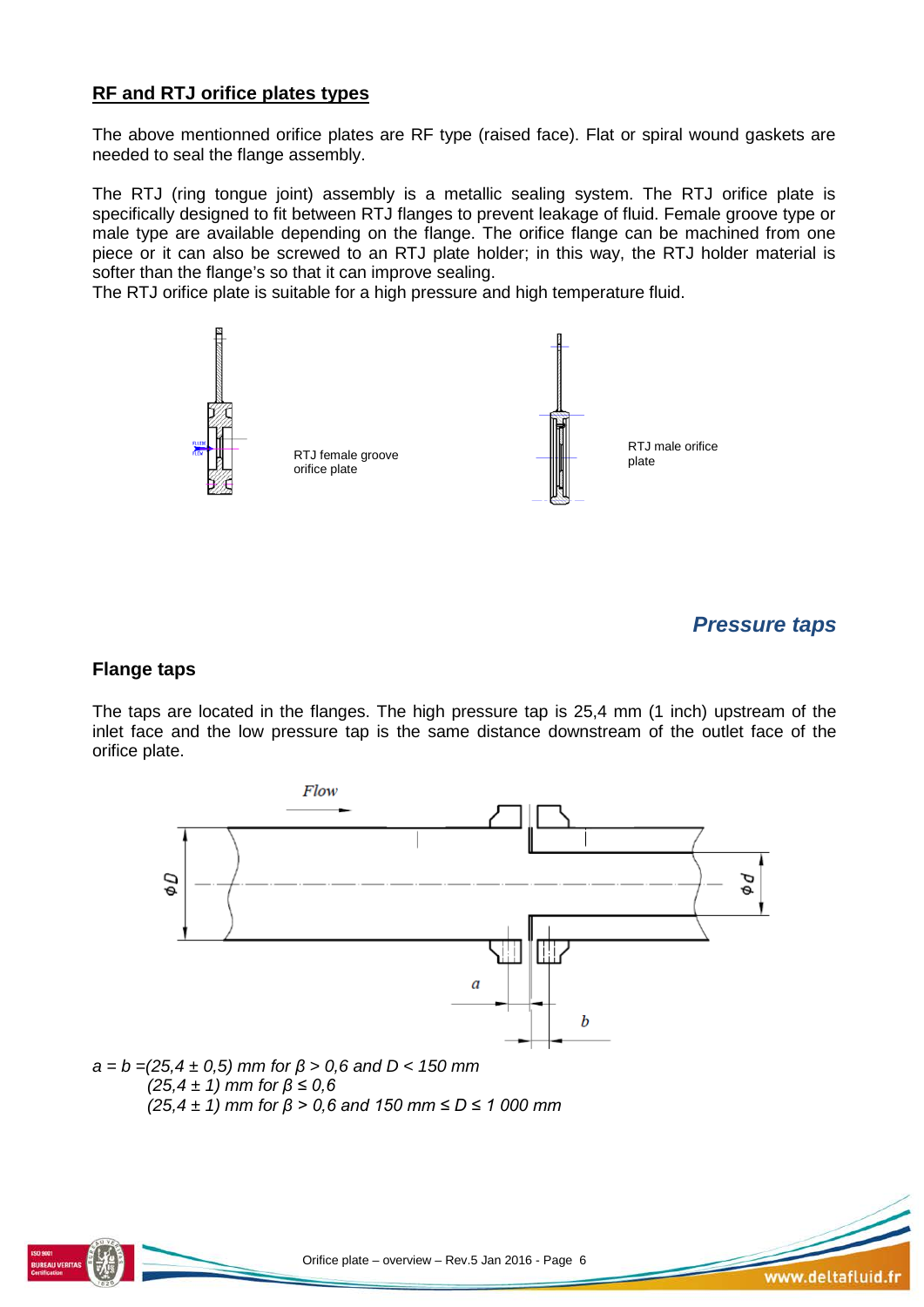## **Radius taps**

The taps are located in the pipe wall. The high pressure tap is 1 D upstream of the inlet face of the plate. The low pressure tap is 0,5D downstream of the outlet face of the plate.



 $a = D \pm 0, 1D$ <br> $b = 0.5D \pm 0.$ *b = 0,5D ± 0,02D for β ≤ 0,6 0,5D ± 0,01D for β > 0,6*

### **Corner taps**

The pressure tap holes or slits open in the angle formed by the pipe wall and the orifice plate. They can be either a carrier ring with annular slots or single tappings in the flanges.



Orifice plate – overview – Rev.5 Jan 2016 - Page 7

www.deltafluid.fr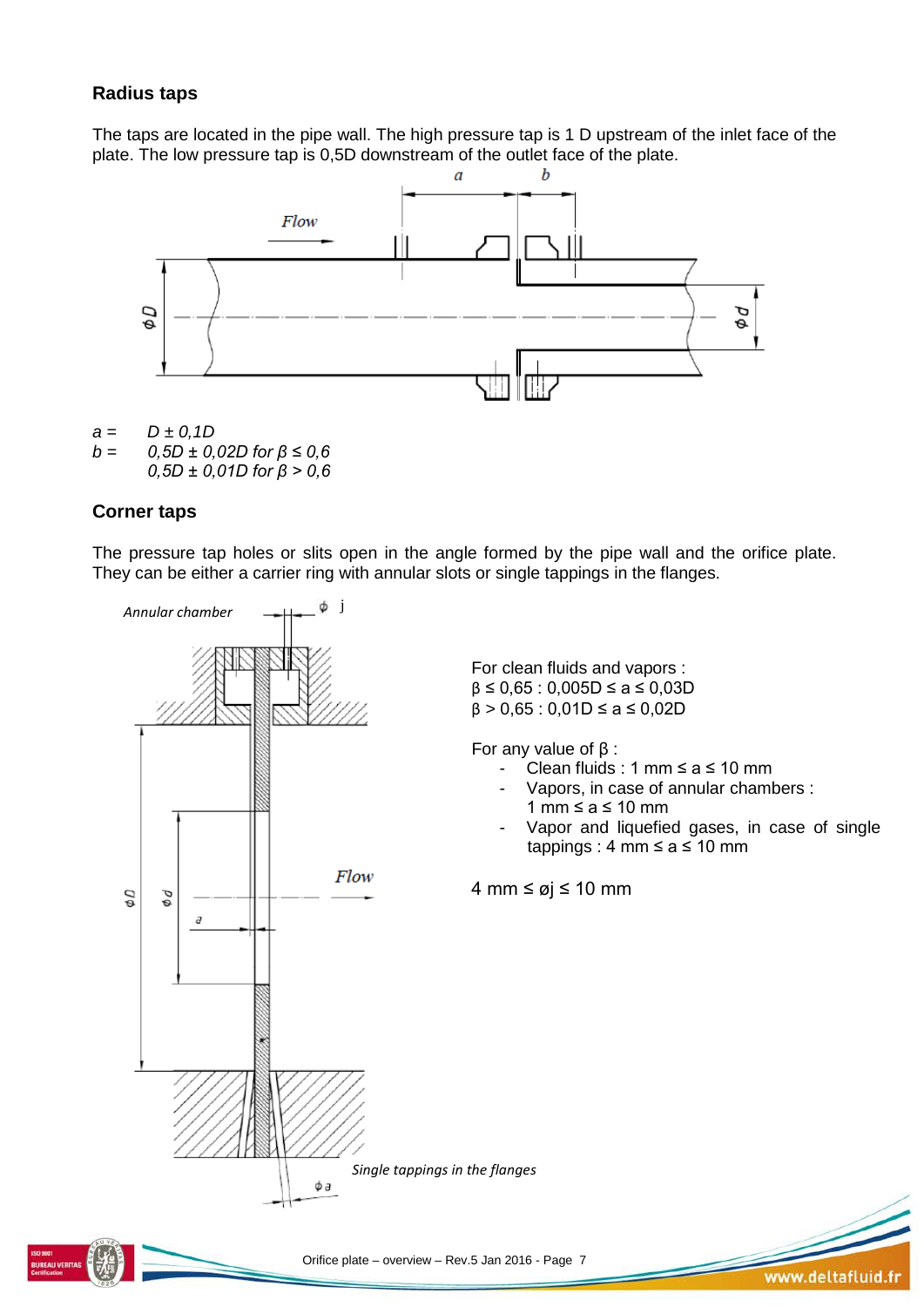## **Pressure losses when crossing the flow element**

The differential pressure ΔP generated across the flow element gives the flow rate. A great part of this ΔP is recovered downstream but a residual pressure loss expressed as a percentage of ΔP should be considered.

This residual pressure loss depends on the value of ß and on the type of the differential pressure element :



## **Pipe diameters**

The inner diameter of the pipe has to respect a minimum and a maximum value depending on the differential pressure element :



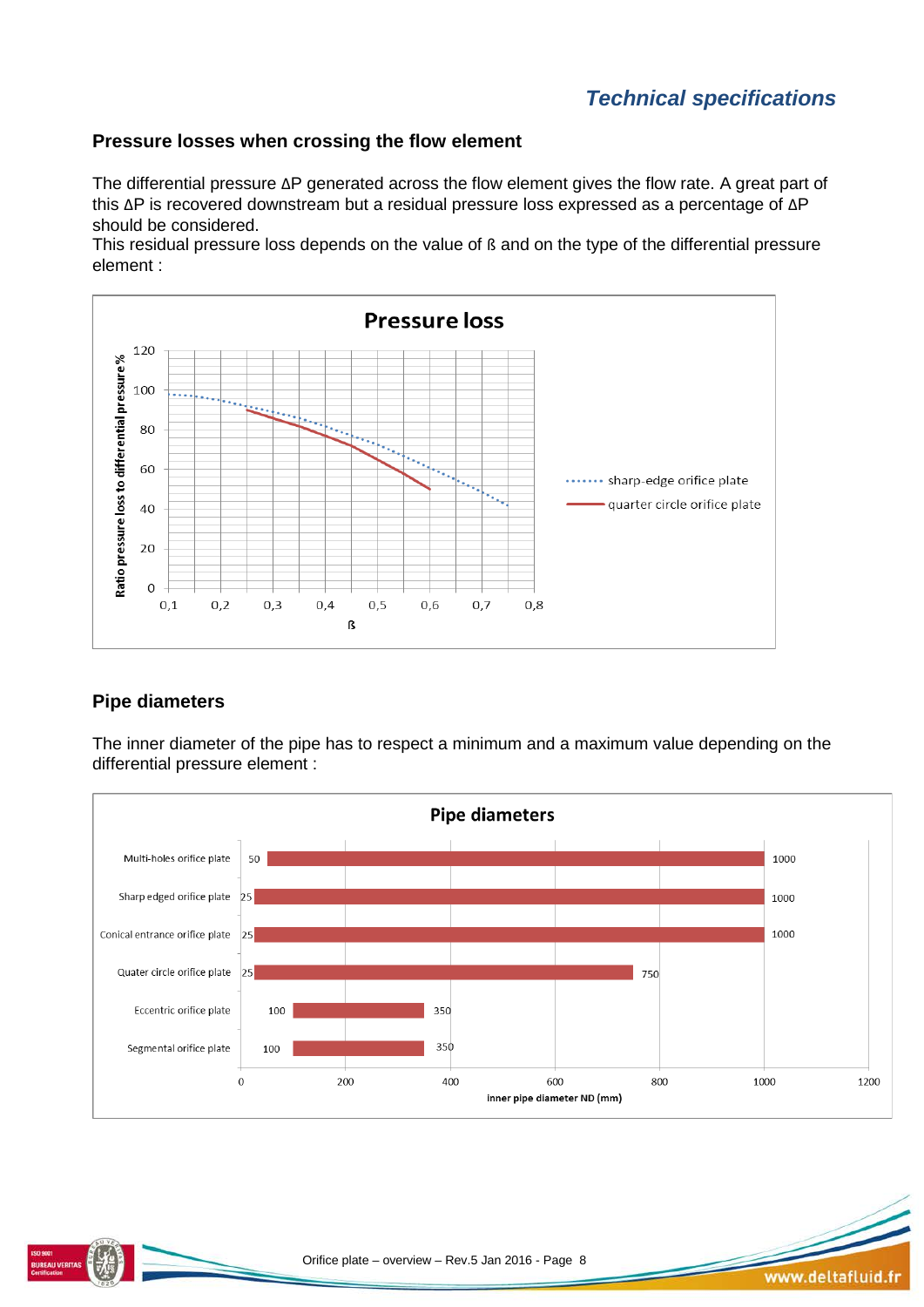## **β values (ratio between the bore diameter and the inner pipe diameter β=d/D)**



To ensure an accurate measure, the bore diameter should respect the following limits :

## **Reynolds number**

The Reynolds number is an important characteristic of the fluid and depends on its speed and its viscosity. It is as well a function of the pipe diameter.

The faster the speed of the fluid and the lower the viscosity, the higher the Reynolds number. Similarly, for a viscous and slow fluid circulating in the pipe, the Reynolds number is very low.





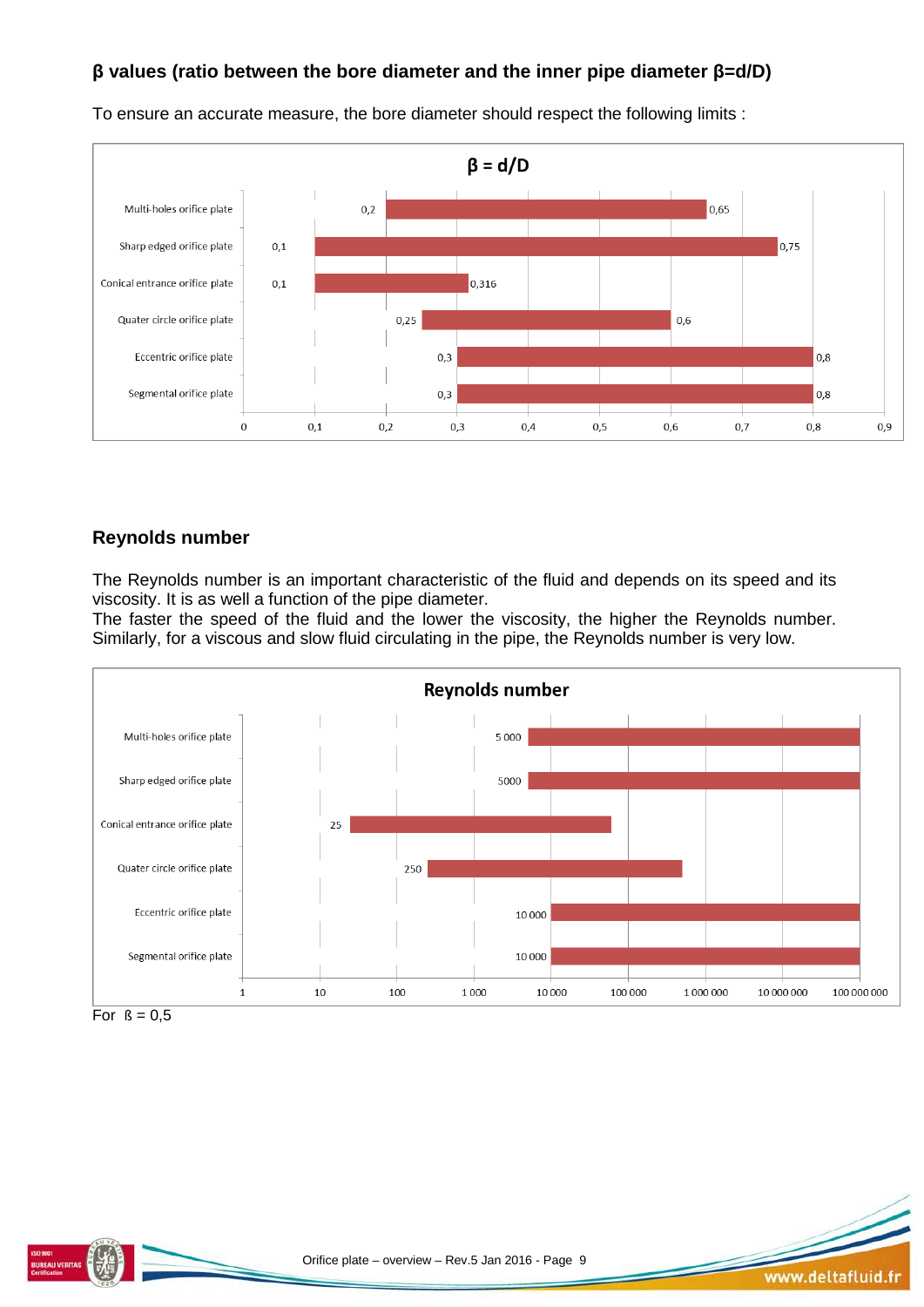## **Straight lengths**



Required straight lengths between orifice plate and single 90° bend (or two 90° bends)

For more information concerning installation, please refer to the relevant datasheet.

To reduce upstream straights lengths, a flow conditioner can be used.

## **Tag paddle**

The orifice plates are delivered with a paddle welded to their edge. Plate orifice characteristics are laser-engraved on this paddle so that they can be seen without specific handling.

### **Material**

The material generally used is 304L or 306L stainless steel. However, the material may be different depending on the nature of the fluid, the operating temperature, etc… :

- Carbon steel,<br>- Monel
- Monel,
- Hastelloy,
- Inconel,
- Titanium,
- Tantalum,
- PVC, etc…



www.deltafluid.fr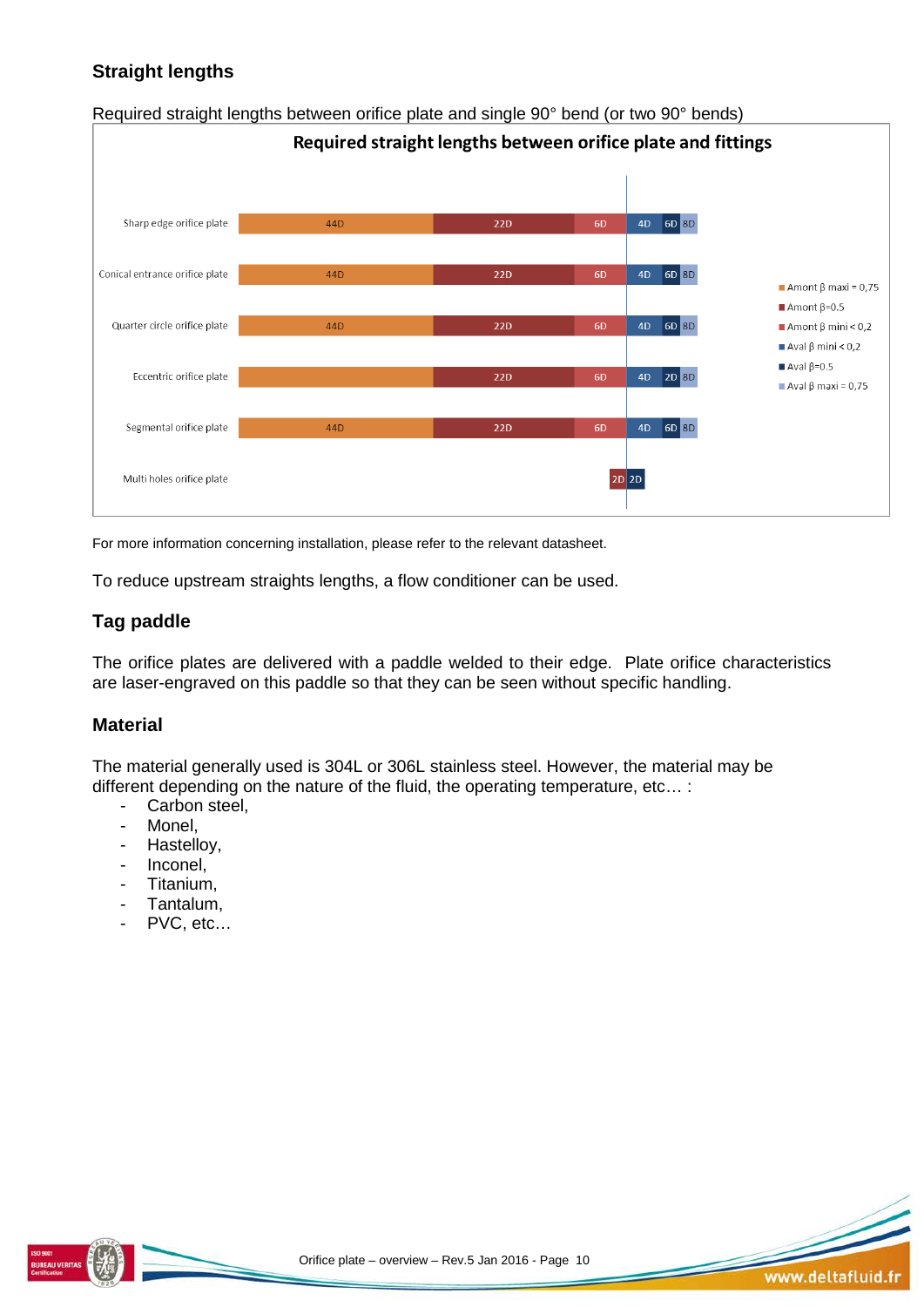# *Ordering information – MAIN CODE*

| <b>Delta OP-</b>                     | <b>MAIN CODE</b> |            |                    |           |             |                  |                  |  |            |  |
|--------------------------------------|------------------|------------|--------------------|-----------|-------------|------------------|------------------|--|------------|--|
| <b>Orifice Plate</b>                 | XX               | <b>XXX</b> | $\pmb{\mathsf{X}}$ | XX        | XX          | XXX              | <b>XXXXX XXX</b> |  | <b>XXX</b> |  |
| <b>Type of upstream face</b>         |                  |            |                    |           |             |                  |                  |  |            |  |
| Sharp Edge                           | <b>SE</b>        |            |                    |           |             |                  |                  |  |            |  |
| <b>Conical Entrance</b>              | CO               |            |                    |           |             |                  |                  |  |            |  |
| Quarter Circle                       | QC               |            |                    |           |             |                  |                  |  |            |  |
| Eccentric                            | EC               |            |                    |           |             |                  |                  |  |            |  |
| Segmental                            | SG               |            |                    |           |             |                  |                  |  |            |  |
| Multi holes                          | MH               |            |                    |           |             |                  |                  |  |            |  |
| <b>Type of face</b>                  |                  |            |                    |           |             |                  |                  |  |            |  |
| <b>Raising Face</b>                  |                  | $RF*$      |                    |           |             |                  |                  |  |            |  |
| Ring Torque Joint                    |                  | <b>RTJ</b> |                    |           |             |                  |                  |  |            |  |
| for RTJ:                             |                  |            |                    |           |             |                  |                  |  |            |  |
| Male                                 |                  |            | M                  |           |             |                  |                  |  |            |  |
| Female**                             |                  |            | F                  |           |             |                  |                  |  |            |  |
| in 1 piece or in 2 pieces            |                  |            |                    |           |             |                  |                  |  |            |  |
| Monobloc                             |                  |            |                    | <b>MO</b> |             |                  |                  |  |            |  |
| Screwed - see plate support material |                  |            |                    | SC        |             |                  |                  |  |            |  |
| <b>Type of finishing</b>             |                  |            |                    |           |             |                  |                  |  |            |  |
| Polished 1 face                      |                  |            |                    |           | P           |                  |                  |  |            |  |
| Polished 2 faces                     |                  |            |                    |           | 2P          |                  |                  |  |            |  |
| Others - SPECIFY                     |                  |            |                    |           | $\mathsf O$ |                  |                  |  |            |  |
| <b>Nominal diameter</b>              |                  |            |                    |           |             |                  |                  |  |            |  |
| DN15 - 1/2"                          |                  |            |                    |           |             | 1                |                  |  |            |  |
| DN20 - 3/4"                          |                  |            |                    |           |             | 0,75             |                  |  |            |  |
| DN25 - 1"                            |                  |            |                    |           |             | 1                |                  |  |            |  |
| DN32 - 1"1/4                         |                  |            |                    |           |             | 1,25             |                  |  |            |  |
| $DN40 - 1"1/2$                       |                  |            |                    |           |             | 1,5              |                  |  |            |  |
| DN50-2"                              |                  |            |                    |           |             | 2                |                  |  |            |  |
| $DN65 - 2''1/2$                      |                  |            |                    |           |             | 2,5              |                  |  |            |  |
| DN80 - 3"                            |                  |            |                    |           |             | 3                |                  |  |            |  |
| DN100 - 4"                           |                  |            |                    |           |             | 4                |                  |  |            |  |
| DN125 - 5"                           |                  |            |                    |           |             | 5                |                  |  |            |  |
| DN150 - 6"                           |                  |            |                    |           |             | $6 \overline{6}$ |                  |  |            |  |
| DN200 - 8"                           |                  |            |                    |           |             | 8                |                  |  |            |  |
| DN250 - 10"                          |                  |            |                    |           |             | 10               |                  |  |            |  |
| DN300 - 12"                          |                  |            |                    |           |             | 12               |                  |  |            |  |
| DN350 - 14"                          |                  |            |                    |           |             | 14               |                  |  |            |  |
| DN400 - 16"                          |                  |            |                    |           |             | 16               |                  |  |            |  |
| DN450 - 18"                          |                  |            |                    |           |             | 18               |                  |  |            |  |
| DN500 - 20"                          |                  |            |                    |           |             | 20               |                  |  |            |  |
| DN600 - 24"                          |                  |            |                    |           |             | 24               |                  |  |            |  |



BUREAU VERITAS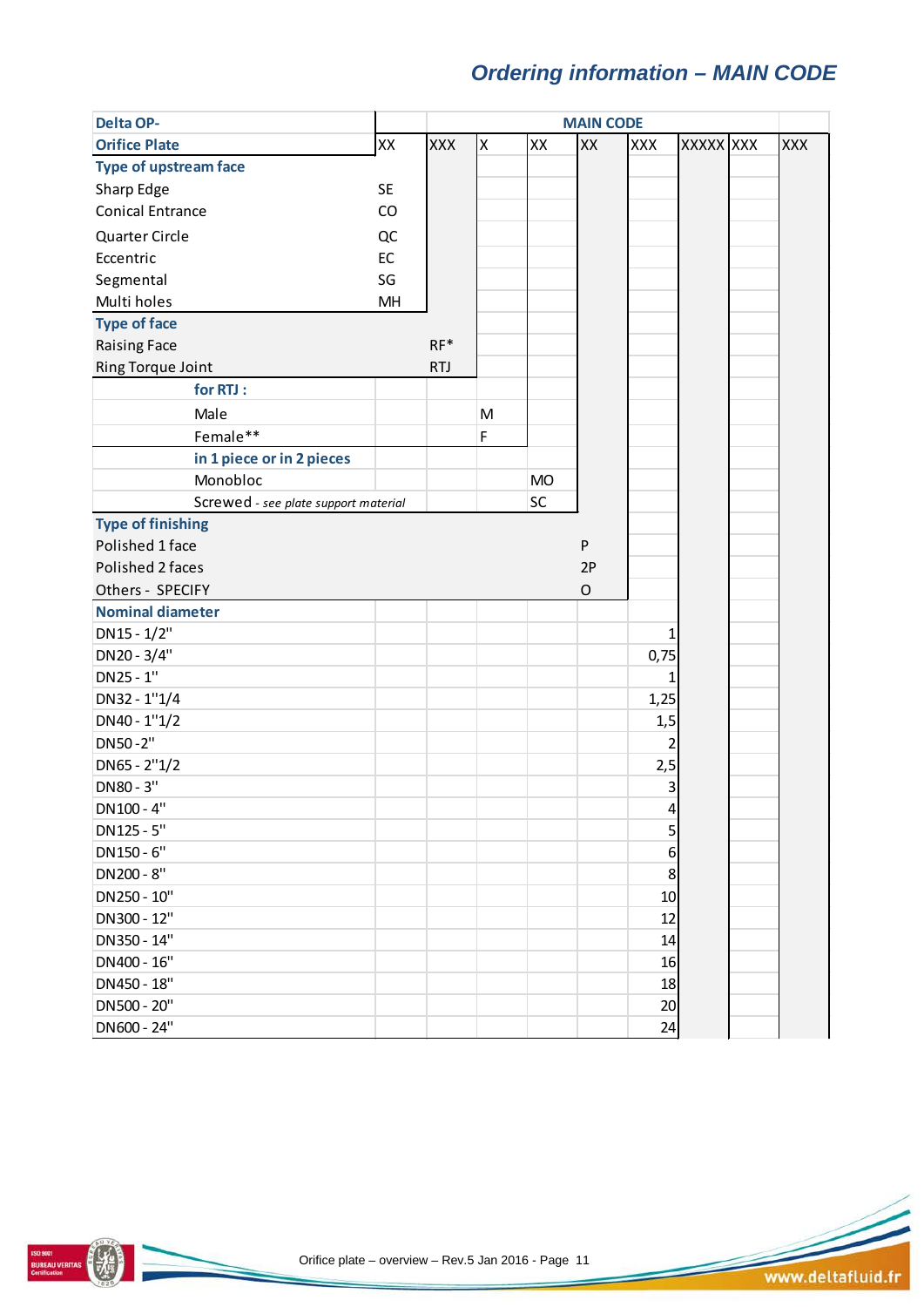|                                                                                                   | <b>MAIN CODE</b> |                    |   |    |    |            |                  |                 |                 |  |
|---------------------------------------------------------------------------------------------------|------------------|--------------------|---|----|----|------------|------------------|-----------------|-----------------|--|
|                                                                                                   | XX               | <b>XXX</b>         | X | XX | XX | <b>XXX</b> | <b>XXXXX XXX</b> |                 | <b>XXX</b>      |  |
| <b>Rating</b>                                                                                     |                  |                    |   |    |    |            |                  |                 |                 |  |
| 150#                                                                                              |                  |                    |   |    |    |            | A150             |                 |                 |  |
| 300#                                                                                              |                  |                    |   |    |    |            | A300             |                 |                 |  |
| 600#                                                                                              |                  |                    |   |    |    |            | A600             |                 |                 |  |
| 900#                                                                                              |                  |                    |   |    |    |            | A900             |                 |                 |  |
| 1500#                                                                                             |                  |                    |   |    |    |            | A1500            |                 |                 |  |
| 2500#                                                                                             |                  |                    |   |    |    |            | A2500            |                 |                 |  |
| <b>PN10</b>                                                                                       |                  |                    |   |    |    |            | D <sub>10</sub>  |                 |                 |  |
| <b>PN16</b>                                                                                       |                  |                    |   |    |    |            | D <sub>16</sub>  |                 |                 |  |
| <b>PN25</b>                                                                                       |                  |                    |   |    |    |            | D <sub>25</sub>  |                 |                 |  |
| <b>PN40</b>                                                                                       |                  |                    |   |    |    |            | D40              |                 |                 |  |
| <b>PN63</b>                                                                                       |                  |                    |   |    |    |            | D63              |                 |                 |  |
| PN100                                                                                             |                  |                    |   |    |    |            | D100             |                 |                 |  |
| <b>Plate material</b>                                                                             |                  |                    |   |    |    |            |                  |                 |                 |  |
| Stainless steel 304                                                                               |                  |                    |   |    |    |            |                  | SS4             |                 |  |
| Stainless steel 316                                                                               |                  |                    |   |    |    |            |                  | SS <sub>6</sub> |                 |  |
| Inconel                                                                                           |                  |                    |   |    |    |            |                  | <b>INC</b>      |                 |  |
| Monel                                                                                             |                  |                    |   |    |    |            |                  | <b>MON</b>      |                 |  |
| Hastelloy                                                                                         |                  |                    |   |    |    |            |                  | <b>HLY</b>      |                 |  |
| <b>PTFE</b>                                                                                       |                  |                    |   |    |    |            |                  | PTF             |                 |  |
| <b>Duplex</b>                                                                                     |                  |                    |   |    |    |            |                  | <b>DPX</b>      |                 |  |
| Superduplex                                                                                       |                  |                    |   |    |    |            |                  | SDX             |                 |  |
| Others - SPECIFY                                                                                  |                  |                    |   |    |    |            |                  | $\mathsf O$     |                 |  |
| <b>Plate support material</b>                                                                     |                  | for OP RTJ screwed |   |    |    |            |                  |                 |                 |  |
| Stainless steel 304                                                                               |                  |                    |   |    |    |            |                  |                 | SS4             |  |
| Stainless steel 316                                                                               |                  |                    |   |    |    |            |                  |                 | SS <sub>6</sub> |  |
| carbon steel                                                                                      |                  |                    |   |    |    |            |                  |                 | CS              |  |
| Soft iron                                                                                         |                  |                    |   |    |    |            |                  |                 | SI              |  |
| Others - SPECIFY                                                                                  |                  |                    |   |    |    |            |                  |                 | $\mathsf O$     |  |
|                                                                                                   |                  |                    |   |    |    |            |                  |                 |                 |  |
| * OP-XX-RF can be assembled with simple or double & male or female facing depending on the flange |                  |                    |   |    |    |            |                  |                 |                 |  |
| ** Pipe schedule or inner diameter ID to be specified                                             |                  |                    |   |    |    |            |                  |                 |                 |  |



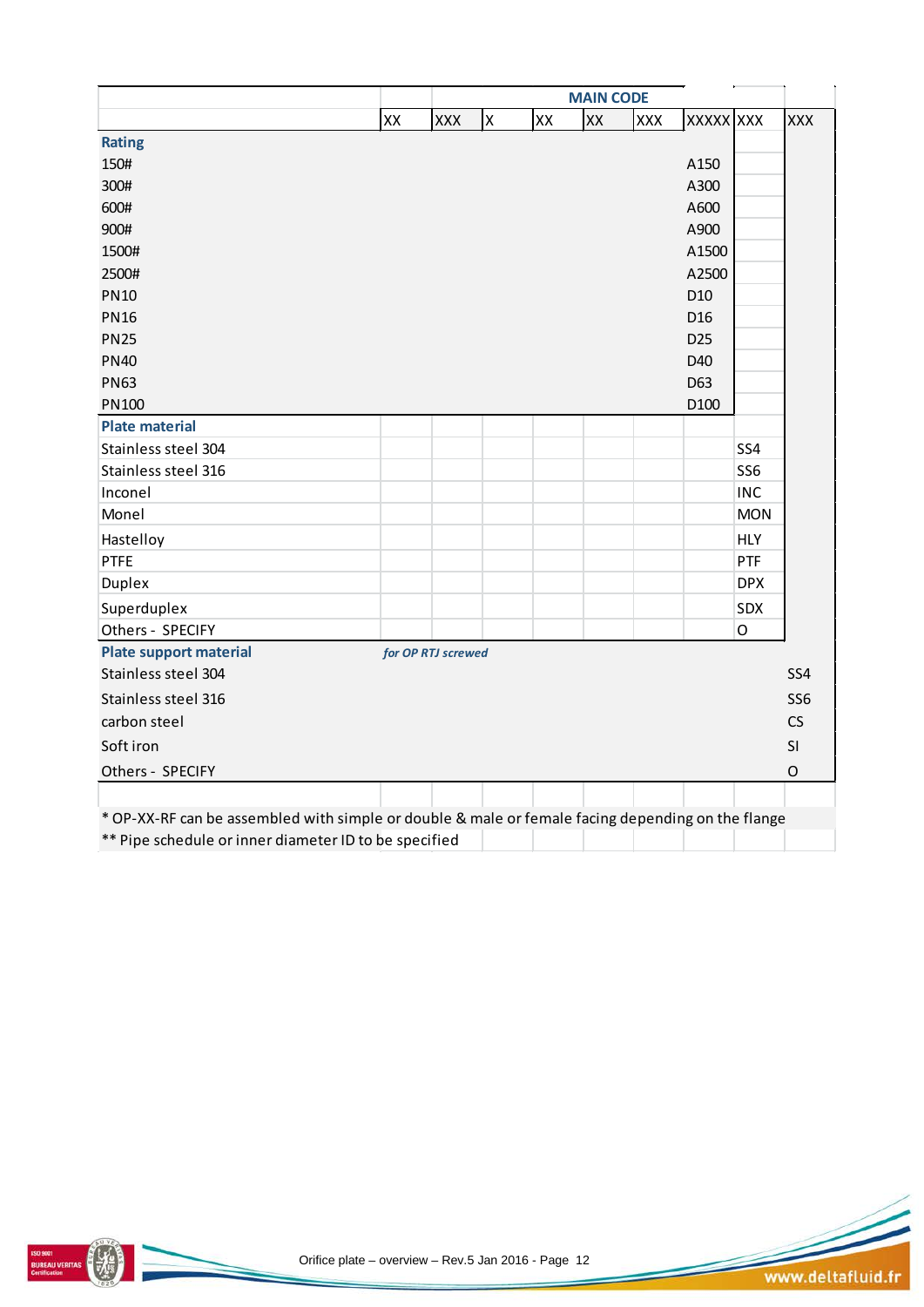# *Ordering information – OPTIONS*

| <b>OPTIONAL CODE</b>                 | XX             | XX          | <b>XXX</b>      | XXX                                  | <b>XXX</b>      | X       | XX          | XX | XX | X | $\boldsymbol{\mathsf{X}}$ |
|--------------------------------------|----------------|-------------|-----------------|--------------------------------------|-----------------|---------|-------------|----|----|---|---------------------------|
| <b>Mounting</b>                      |                |             |                 |                                      |                 |         |             |    |    |   |                           |
| pressure taps 0/0 - annular chamber  | $\overline{0}$ |             |                 |                                      |                 |         |             |    |    |   |                           |
| pressure taps 25/25 - orifice flange | 25             |             |                 |                                      |                 |         |             |    |    |   |                           |
| pressure taps D - D/2                | D              |             |                 |                                      |                 |         |             |    |    |   |                           |
| $Flanges^{*(1)}$                     |                |             |                 |                                      |                 |         |             |    |    |   |                           |
| <b>Welding neck</b>                  |                | <b>WN</b>   |                 |                                      |                 |         |             |    |    |   |                           |
| Orifice welding neck                 |                | <b>WO</b>   |                 |                                      |                 |         |             |    |    |   |                           |
| Slip on                              |                | SO          |                 |                                      |                 |         |             |    |    |   |                           |
| Others                               |                | $\mathsf O$ |                 |                                      |                 |         |             |    |    |   |                           |
| <b>Flanges material</b>              |                |             |                 |                                      |                 |         |             |    |    |   |                           |
| ASTM A105                            |                |             | $\frac{1}{2}$   |                                      |                 |         |             |    |    |   |                           |
| A350LF2                              |                |             | $\frac{1}{350}$ |                                      |                 |         |             |    |    |   |                           |
| Carbon steel*(2)                     |                |             | <b>CST</b>      |                                      |                 |         |             |    |    |   |                           |
|                                      |                |             |                 |                                      |                 |         |             |    |    |   |                           |
| Stainless steel 304                  |                |             | SS4             |                                      |                 |         |             |    |    |   |                           |
| Stainless steel 316                  |                |             | SS <sub>6</sub> |                                      |                 |         |             |    |    |   |                           |
| Inconel                              |                |             | <b>INC</b>      |                                      |                 |         |             |    |    |   |                           |
| Monel                                |                |             | <b>MON</b>      |                                      |                 |         |             |    |    |   |                           |
| Hastelloy                            |                |             | <b>HLY</b>      |                                      |                 |         |             |    |    |   |                           |
| PTFE                                 |                |             | PTF             |                                      |                 |         |             |    |    |   |                           |
| Duplex                               |                |             | <b>DPX</b>      |                                      |                 |         |             |    |    |   |                           |
| Superduplex                          |                |             | SDX             |                                      |                 |         |             |    |    |   |                           |
| Other                                |                |             | $\mathsf O$     |                                      |                 |         |             |    |    |   |                           |
| <b>Pipe Schedule</b>                 |                |             |                 |                                      |                 |         |             |    |    |   |                           |
| $5-5S$                               |                |             |                 | $\overline{\overline{\overline{5}}}$ |                 |         |             |    |    |   |                           |
| $10 - 10S$                           |                |             |                 | $\overline{10}$                      |                 |         |             |    |    |   |                           |
| 20                                   |                |             |                 | $\overline{20}$                      |                 |         |             |    |    |   |                           |
| 30 <sup>2</sup>                      |                |             |                 | $\overline{\overline{30}}$           |                 |         |             |    |    |   |                           |
| 40S-Std                              |                |             |                 | <b>STD</b>                           |                 |         |             |    |    |   |                           |
| 40                                   |                |             |                 | 40                                   |                 |         |             |    |    |   |                           |
| $\overline{60}$                      |                |             |                 | $\overline{60}$                      |                 |         |             |    |    |   |                           |
| <b>XS-80S</b>                        |                |             |                 | XS                                   |                 |         |             |    |    |   |                           |
| 80                                   |                |             |                 | 80                                   |                 |         |             |    |    |   |                           |
| 100                                  |                |             |                 | 100                                  |                 |         |             |    |    |   |                           |
| 120                                  |                |             |                 | 120                                  |                 |         |             |    |    |   |                           |
| 140                                  |                |             |                 | 140                                  |                 |         |             |    |    |   |                           |
| 160                                  |                |             |                 | 160                                  |                 |         |             |    |    |   |                           |
| <b>XXS</b>                           |                |             |                 | <b>XXS</b>                           |                 |         |             |    |    |   |                           |
| <b>Annular chamber material</b>      |                |             |                 |                                      |                 |         |             |    |    |   |                           |
| Carbon steel                         |                |             |                 |                                      | CS              |         |             |    |    |   |                           |
| Stainless steel 304                  |                |             |                 |                                      | SS4             |         |             |    |    |   |                           |
| Stainless steel 316                  |                |             |                 |                                      | SS <sub>6</sub> |         |             |    |    |   |                           |
| Other                                |                |             |                 |                                      | $\mathsf O$     |         |             |    |    |   |                           |
| <b>Gaskets</b>                       |                |             |                 |                                      |                 |         |             |    |    |   |                           |
| Flat                                 |                |             |                 |                                      |                 | F       |             |    |    |   |                           |
| Graphite                             |                |             |                 |                                      |                 | G       |             |    |    |   |                           |
| Spiral wound                         |                |             |                 |                                      |                 | S       |             |    |    |   |                           |
| PTFE                                 |                |             |                 |                                      |                 | $\sf P$ |             |    |    |   |                           |
| Others                               |                |             |                 |                                      |                 | O       |             |    |    |   |                           |
| <b>Boltings material</b>             |                |             |                 |                                      |                 |         |             |    |    |   |                           |
| Carbon steel                         |                |             |                 |                                      |                 |         | CS          |    |    |   |                           |
| Stainless steel                      |                |             |                 |                                      |                 |         | SS          |    |    |   |                           |
| Others                               |                |             |                 |                                      |                 |         | $\mathsf O$ |    |    |   |                           |
|                                      |                |             |                 |                                      |                 |         |             |    |    |   |                           |

**BUREAU VERITAS**<br>Certification